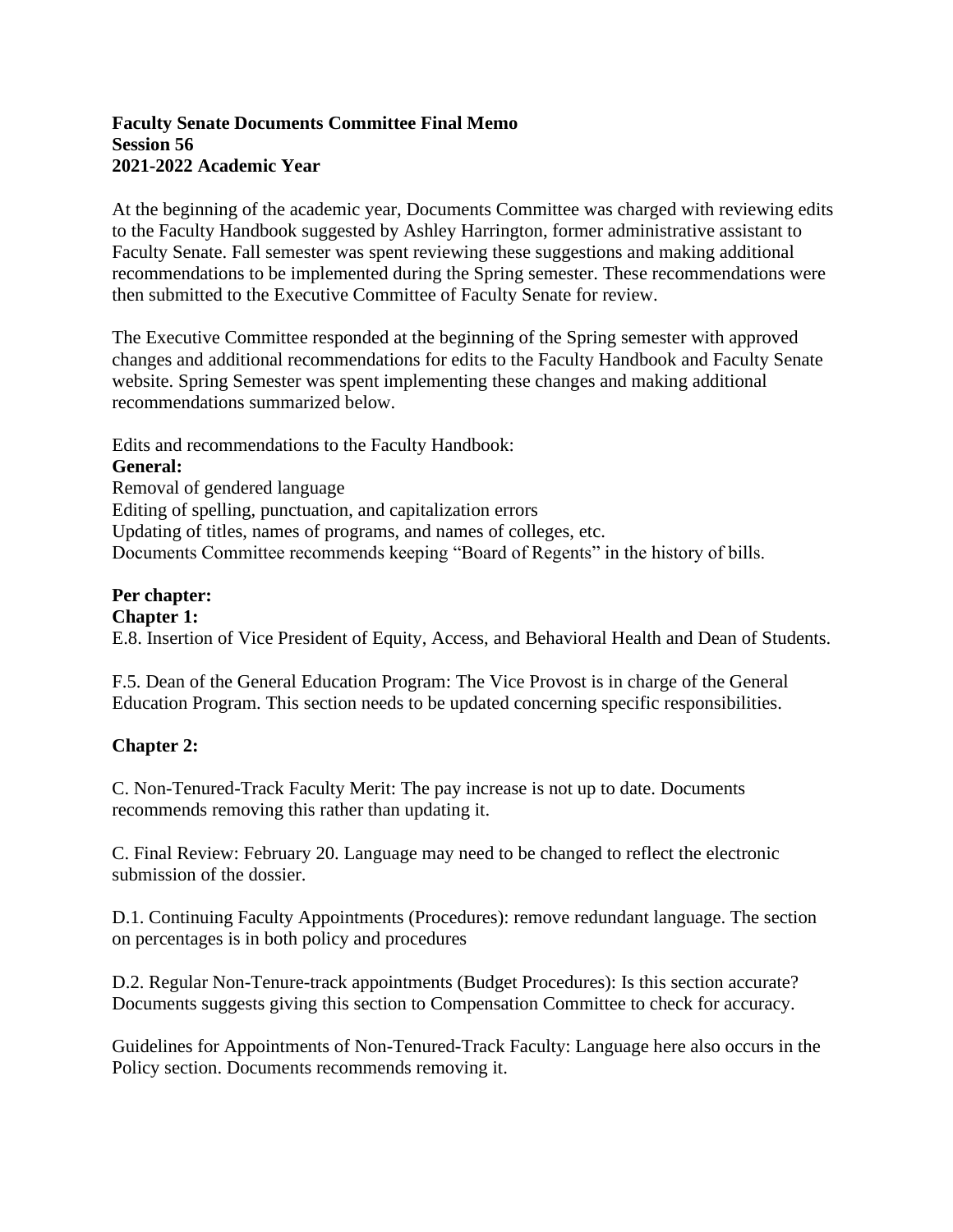D.5. Emeritus Status (Procedures): Is this section accurate? Documents recommends sending it to the appropriate committee.

E. The first sentence in the last paragraph is missing s subject.

F.4. Dossier: Remove technical limitations to the file sizes for uploading the dossier

Redundant language concerning the beginning of the electronic submission of the dossier.

F.11. Rewards for Promotion and Post-Professorial Merit: Remove monetary amounts.

F.12. Summary Form. Remove since this form is on Workflow.

### **Chapter 3:**

B. (Outside employment): Cross reference to Business Policies and Procedures Manual (03-11).

B. (Dispute Resolution): Who is the Personnel Director of the University

B. (Statutory Requirements): This section references the Revised Statutes of Missouri. Several of the statutes are not exactly as they appear on the Missouri Revisor of Statutes Website. This needs to be reviewed. Specifically, gendered language has been changed in the Faculty Handbook which does not appear in the statute. There are also incomplete sentences and revised language.

D.7. This is redundant, Documents Committee recommends its removal.

D.8. Scientific Misconduct: I emailed Doug Koch about this section. He is setting up a meeting with Jen Bengtson and Pam Vargas and myself to go over this section. Perhaps it should go to the appropriate committee rather than documents.

# **Chapter 4:**

B. Professional Travel Provisions: Documents Committee recommends removing this section. A link to Travel Procedures is supplied above. These procedures change all the time.

C. Faculty Development: Documents discussed this section. Each college appears to handle professional development money differently. This section needs to be reviewed.

# **Chapter 5:**

A. Application to Various Course Types Sent email to the Vice-Provost needing this updated. Response was it would be given. I have not heard back as of yet.

# **Chapter 6:**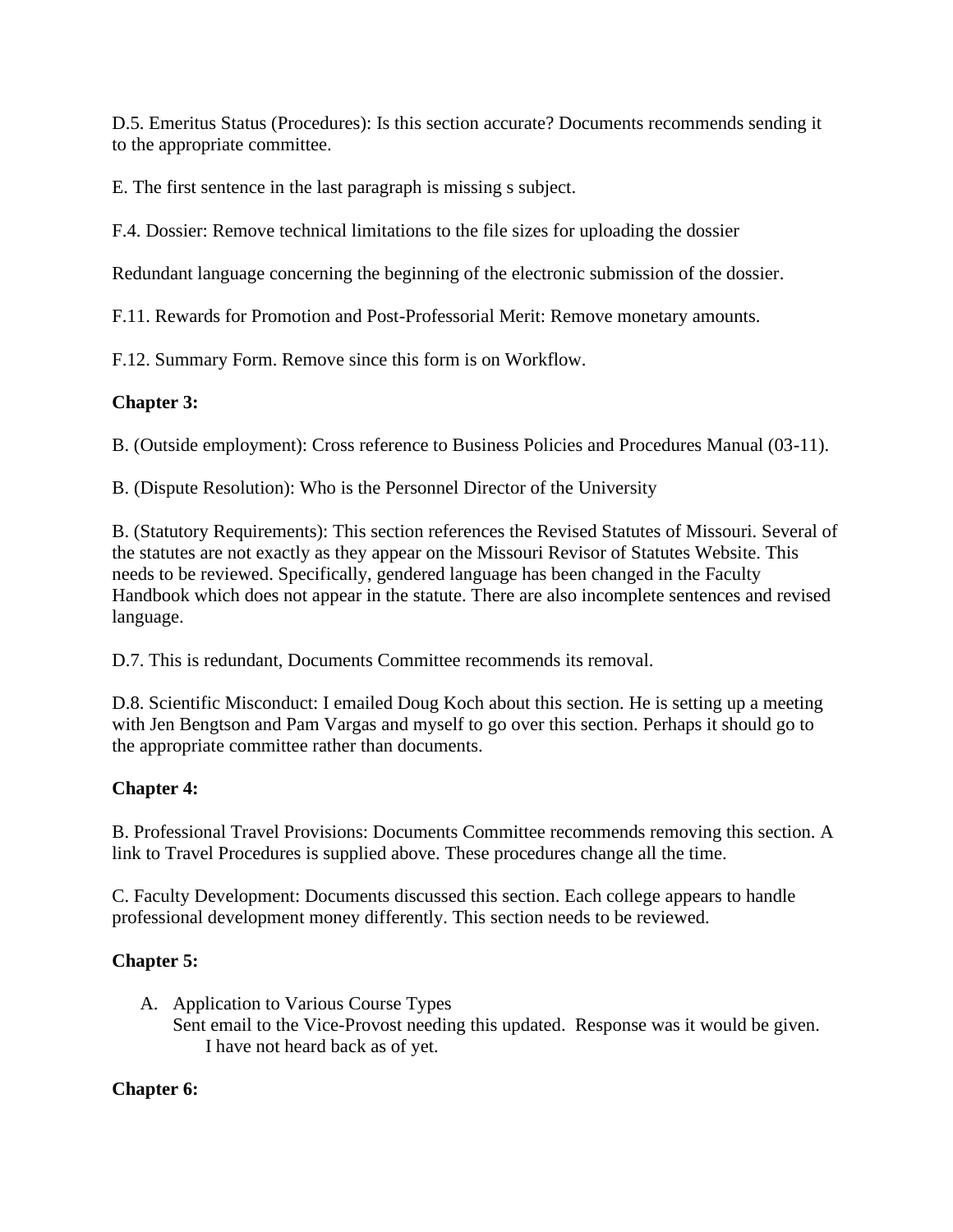### A. Use of Computer Facilities

User Priorities Software Copyright Policy – language doesn't match that on IT website This needs to be reviewed. The links to the IT website do not have the manuals listed

Software Copyright Policy This section changes often. Should we reference the Copyright Manual? There is nothing under Software Licensing on this site

### **Chapter 7:**

**Summary.** Other than Section A. this chapter provides support information and links to policies and websites. As a links-intensive chapter, the overarching recommendation is to a) remove each link and b) reference each available source.

**B.1,2,3** The link to the Business Policy and Procedures manual is broken

**B.4.** Tobacco Usage. The link to the policy is broken

**B.5. University Communications & Marketing –** This section needs attention as indicated. There is a defined Marketing Department and a Communications Director in the President's Office. There needs to be language that clarifies the marketing v. communication distinction. Otherwise change to University Marketing, make no reference to communications. The link is broken

**B.8.** The link for University Travel Policies and Procedures is broken. It is recommended that the section be referenced without a link. These policies change quite often

**B.9.** The link for Policy and Procedures for Prevention of Alcohol and Drug Use is broken

### **Chapter 8:**

**Summary:** This is titled "Appendix". Documents suggests changing chapter 8 to "Constitution" and Bylaws" to signify its importance and so faculty know where to find them.

**A.1, article III.A.1.c** Documents Committee asked Erin if the Membership Chair receives this report. She said they do not currently receive this report as it is not necessary. This information is available on department websites. This report could be generated if needed, though. Recommend changing first sentence to: The provost shall certify the official faculty roster of all full-time faculty members by department upon request by the Faculty Senate Membership Committee.

**A.1, article V.B.3** Describes voting procedures for election of officers. Simple majority rules for two candidates, but item 3 would appear to deal with situations where there are more than two candidates, but (agreeing with Ashley) it is missing language. Since this is a critical issue that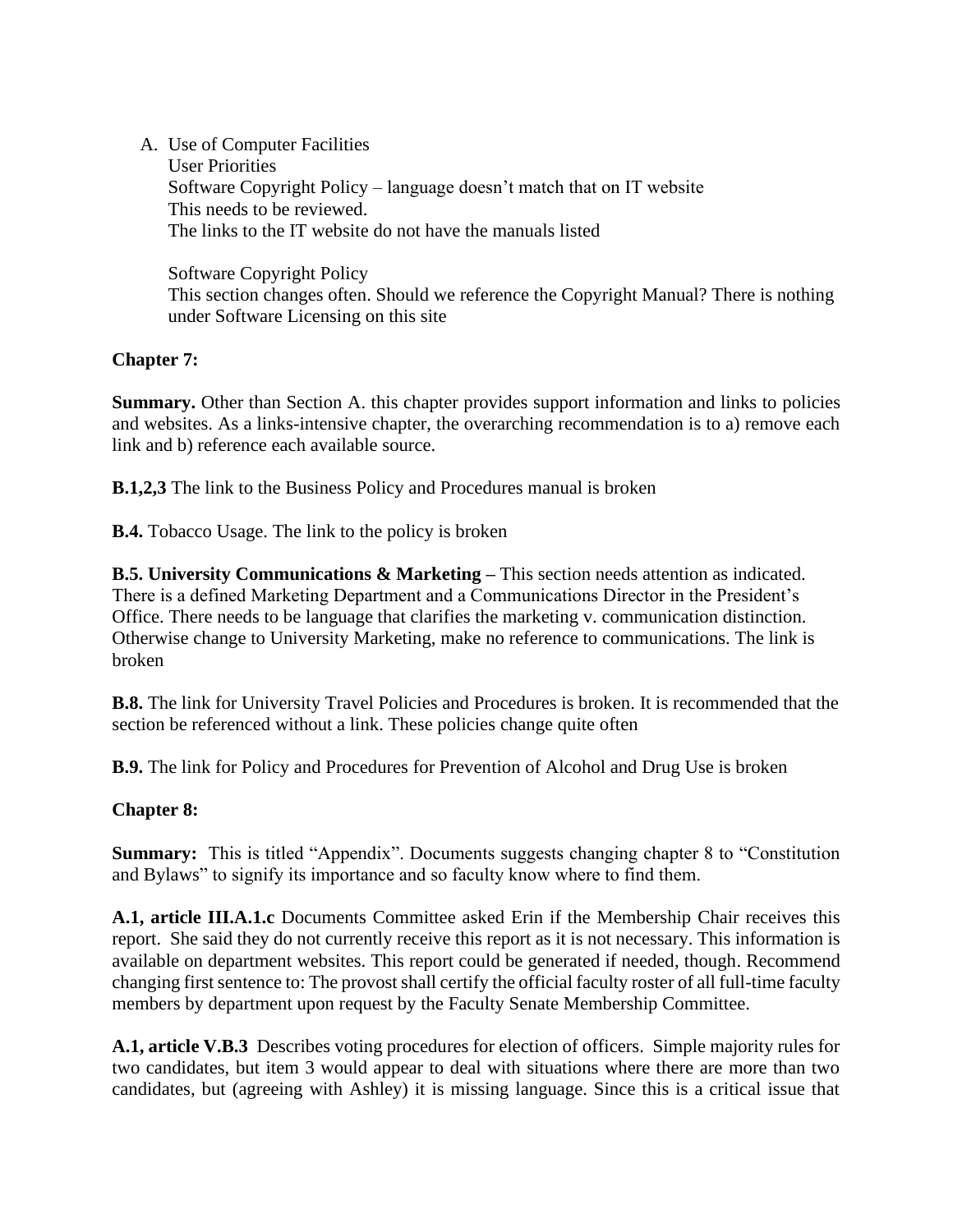could affect the way Faculty Senate operates, Documents Committee recommends sending this over to Governance(?) to replace or rediscover missing language.

**A.1, article VI.B.8** Documents Committee suggests changing "mailed" to "communicated."

**B, Section 5.10c.** Documents Committee suggests changing "mail" to "communicate."

**B, Section 6.58** Ashley comments that the 15-day review does not go out by Newswire or email. Recommend change to "submitted for campus review".

**B, Section 6.62** Senate minutes are on the Faculty Senate website. We don't need to email or Newswire them—recommend removal of highlighted text. There are other details that I am not sure Faculty Senate is doing relative to the minutes. Both sections 6.61 and 6.62 should be reviewed by Faculty Senate execs to see if they are complying with these directives, or if they are no longer relevant suggest appropriate modifications.

**B, Section 7.71** Ashley comments that Section 1G of Faculty Handbook has been removed, so highlighted text should be removed. Since this would remove any explicit Faculty Senate role in University Committees, the title of this section should have "Faculty Senate Role in" removed as well. Since concerns were expressed in our Committee about giving up any Faculty Senate input on University Committees, recommend that another Committee (Governance?) consider if there should be a FS role in the University committee system, and what that role should be.

#### **Recommendations for the Faculty Senate Website:**

The Homepage needs the following information to be added Updated photo About Us tab with: History of Senate Senate mission statement Definition of shared governance Composition of senate terms responsibilities of the senators role of the alternate Subcommittee requirement Not all members of a subcommittee are senators

"Team Directory" tab should be changed to "Executive Committee"

Under the "Committees" tab there should be a description of each committee and its charge, term, explain that each committee has a chair and vice chair

Current Studies and Reports are not included:

Compensation Study should be included until the final payout is complete